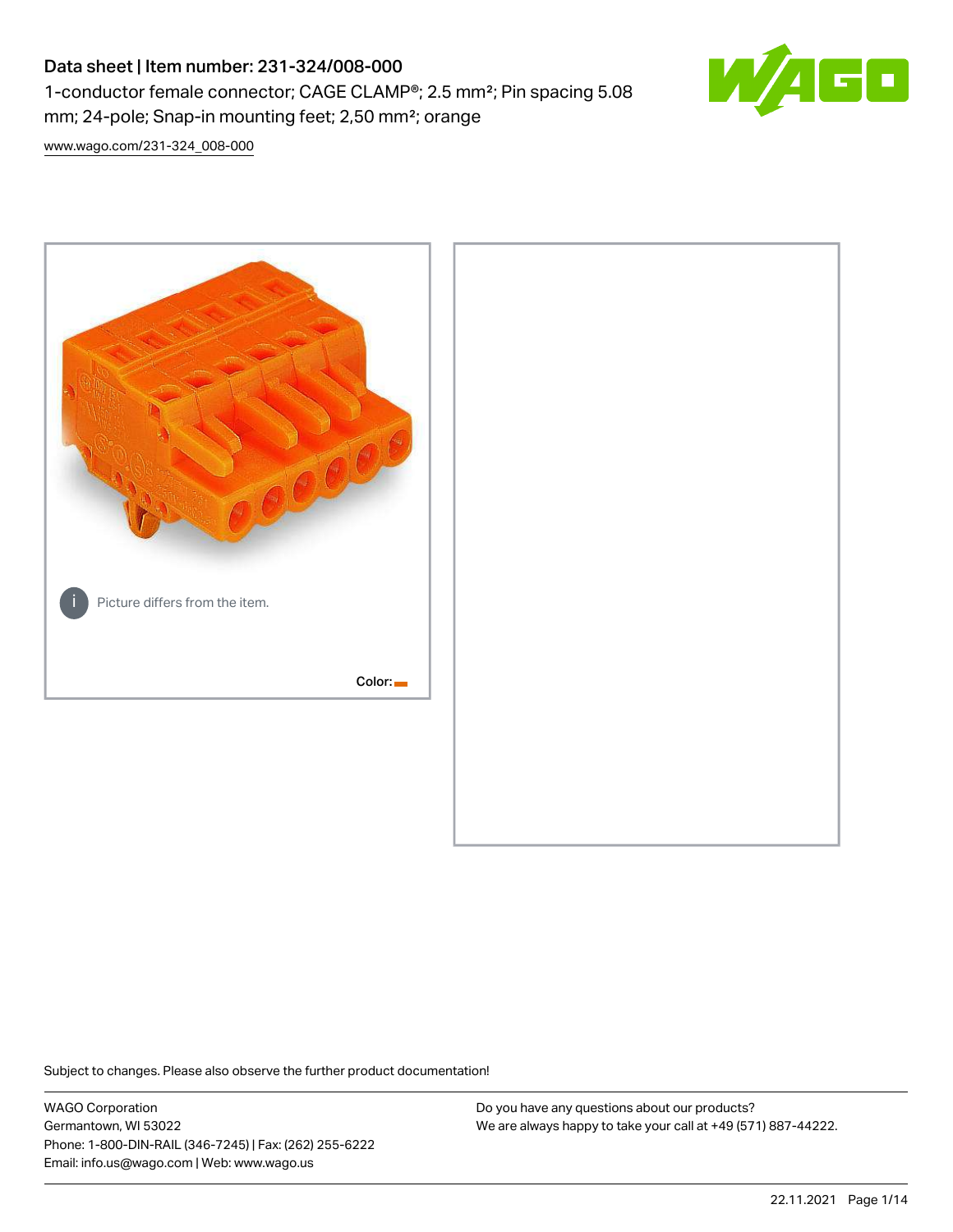

Dimensions in mm

 $L =$  (pole no. x pin spacing) + 1.5 mm

2- to 3-pole female connectors – one latch only

#### Item description

- **Universal connection for all conductor types**
- Easy cable pre-assembly and on-unit wiring via vertical and horizontal CAGE CLAMP<sup>®</sup> actuation  $\blacksquare$
- $\blacksquare$ Integrated test ports
- $\blacksquare$ With coding fingers

Subject to changes. Please also observe the further product documentation! Data

WAGO Corporation Germantown, WI 53022 Phone: 1-800-DIN-RAIL (346-7245) | Fax: (262) 255-6222 Email: info.us@wago.com | Web: www.wago.us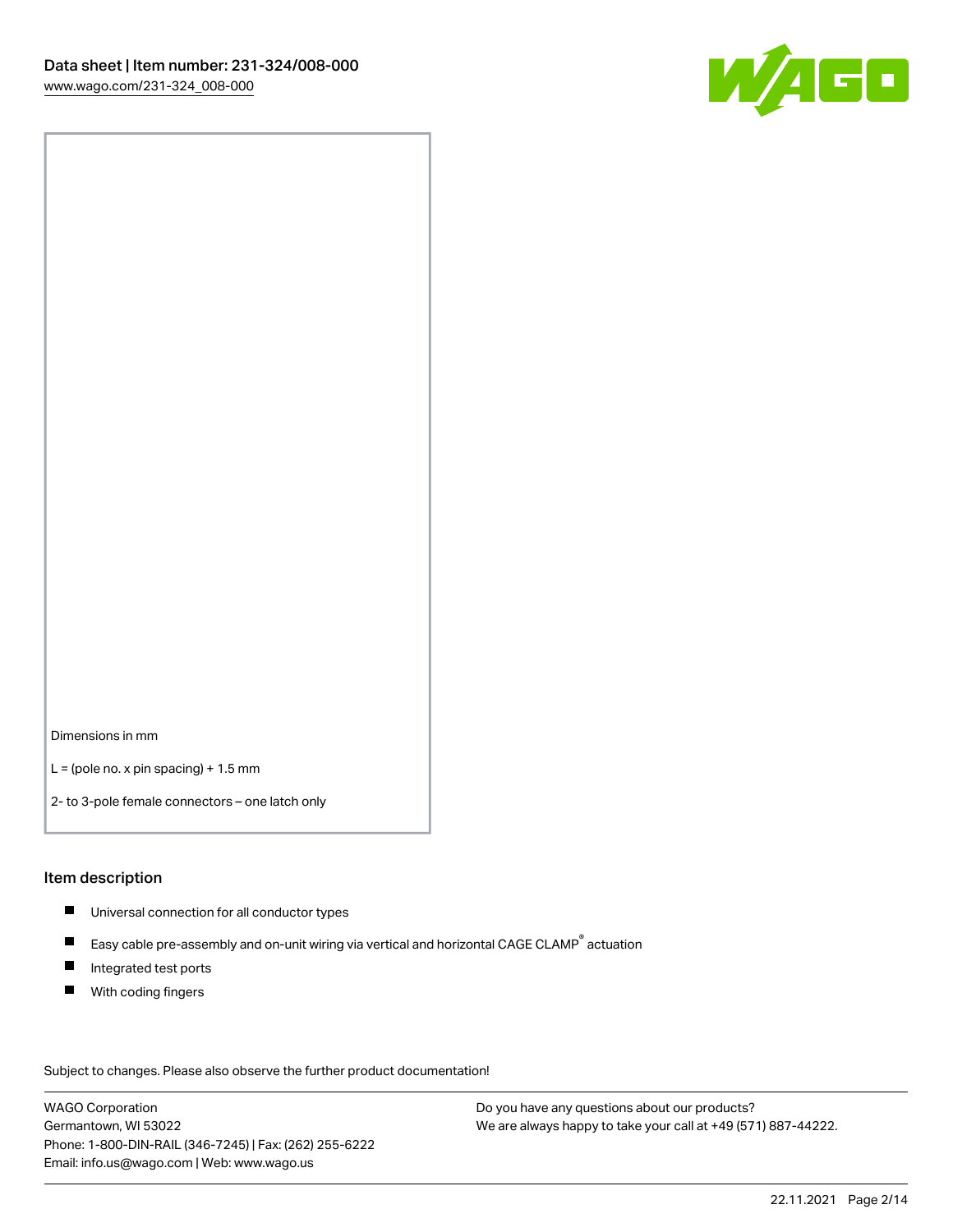

# Data Notes

| Safety information 1 | The MCS-MULTI CONNECTION SYSTEM includes connectors<br>without breaking capacity in accordance with DIN EN 61984. When<br>used as intended, these connectors must not be connected<br>/disconnected when live or under load. The circuit design should<br>ensure header pins, which can be touched, are not live when<br>unmated. |
|----------------------|-----------------------------------------------------------------------------------------------------------------------------------------------------------------------------------------------------------------------------------------------------------------------------------------------------------------------------------|
| Variants:            | Gold-plated or partially gold-plated contact surfaces<br>Other versions (or variants) can be requested from WAGO Sales or<br>configured at https://configurator.wago.com/                                                                                                                                                         |

# Electrical data

# IEC Approvals

| Ratings per                 | IEC/EN 60664-1                                                        |
|-----------------------------|-----------------------------------------------------------------------|
| Rated voltage (III / 3)     | 320 V                                                                 |
| Rated surge voltage (III/3) | 4 <sub>k</sub> V                                                      |
| Rated voltage (III/2)       | 320 V                                                                 |
| Rated surge voltage (III/2) | 4 <sub>k</sub> V                                                      |
| Nominal voltage (II/2)      | 630 V                                                                 |
| Rated surge voltage (II/2)  | 4 <sub>k</sub> V                                                      |
| Rated current               | 16A                                                                   |
| Legend (ratings)            | $(III / 2)$ $\triangle$ Overvoltage category III / Pollution degree 2 |

# UL Approvals

| Approvals per                  | UL 1059 |
|--------------------------------|---------|
| Rated voltage UL (Use Group B) | 300 V   |
| Rated current UL (Use Group B) | 15 A    |
| Rated voltage UL (Use Group D) | 300 V   |
| Rated current UL (Use Group D) | 10 A    |

# Ratings per UL

| Rated voltage UL 1977 | 300 V |
|-----------------------|-------|
| Rated current UL 1977 |       |

## CSA Approvals

Approvals per CSA

Subject to changes. Please also observe the further product documentation!

| <b>WAGO Corporation</b>                                | Do you have any questions about our products?                 |
|--------------------------------------------------------|---------------------------------------------------------------|
| Germantown, WI 53022                                   | We are always happy to take your call at +49 (571) 887-44222. |
| Phone: 1-800-DIN-RAIL (346-7245)   Fax: (262) 255-6222 |                                                               |
| Email: info.us@wago.com   Web: www.wago.us             |                                                               |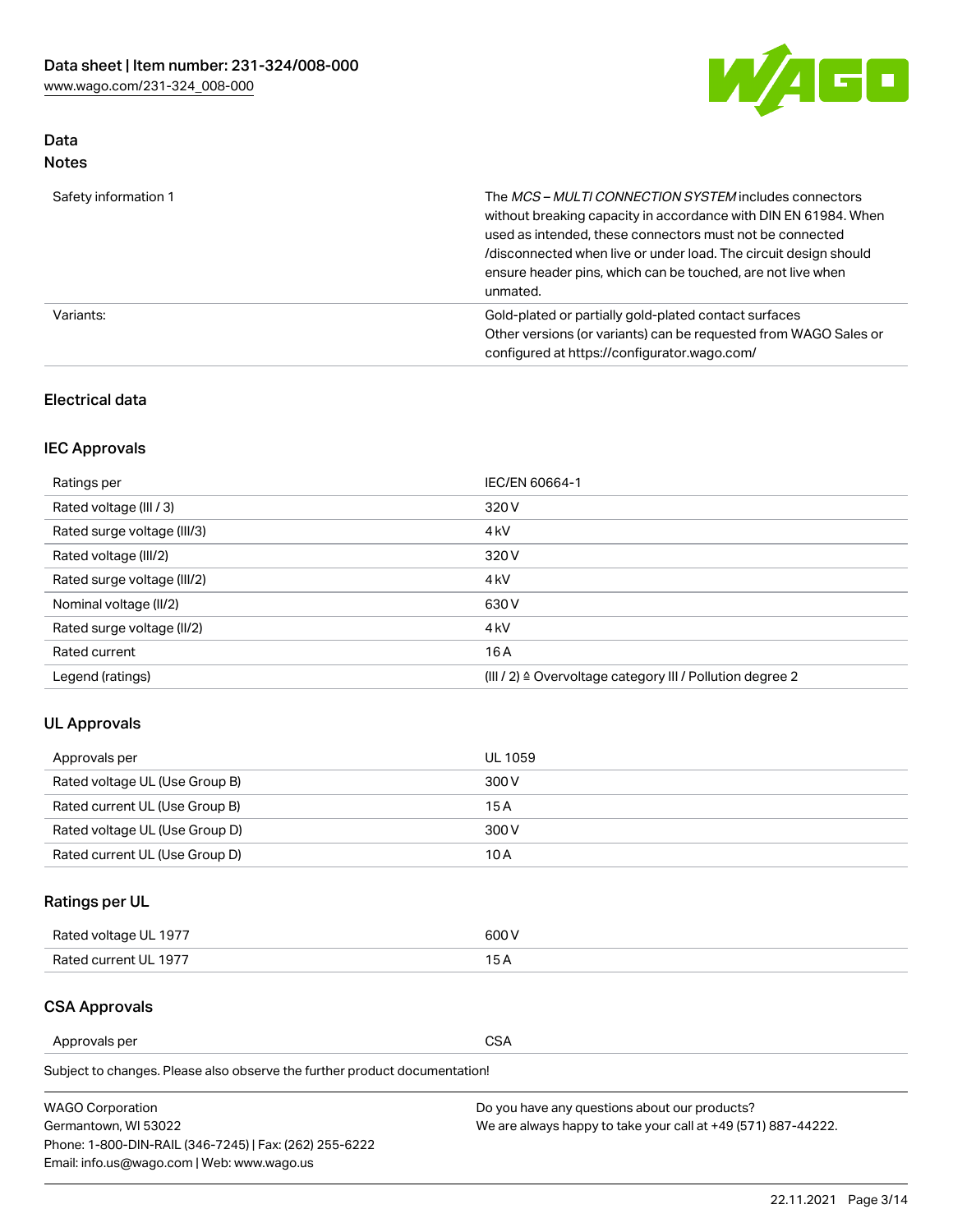[www.wago.com/231-324\\_008-000](http://www.wago.com/231-324_008-000)



| Rated voltage CSA (Use Group B) | 300 V |
|---------------------------------|-------|
| Rated current CSA (Use Group B) | 15 A  |
| Rated voltage CSA (Use Group D) | 300 V |
| Rated current CSA (Use Group D) | 10 A  |

## Connection data

| Total number of connection points | 24 |
|-----------------------------------|----|
| Total number of potentials        | 24 |
| Number of connection types        |    |
| Number of levels                  |    |

### Connection 1

| Connection technology                             | CAGE CLAMP®                             |
|---------------------------------------------------|-----------------------------------------|
| Actuation type                                    | Operating tool                          |
| Solid conductor                                   | $0.082.5$ mm <sup>2</sup> / 28  12 AWG  |
| Fine-stranded conductor                           | $0.08$ 2.5 mm <sup>2</sup> / 28  12 AWG |
| Fine-stranded conductor; with insulated ferrule   | $0.251.5$ mm <sup>2</sup>               |
| Fine-stranded conductor; with uninsulated ferrule | $0.252.5$ mm <sup>2</sup>               |
| Strip length                                      | $89$ mm $/ 0.310.35$ inch               |
| Number of poles                                   | 24                                      |
| Conductor entry direction to mating direction     | 0°                                      |

## Physical data

| Pin spacing             | 5.08 mm / 0.2 inch     |
|-------------------------|------------------------|
| Width                   | 123.42 mm / 4.859 inch |
| Height                  | 18.8 mm / 0.74 inch    |
| Height from the surface | 14.3 mm / 0.563 inch   |
| Depth                   | 26.45 mm / 1.041 inch  |

### Mechanical data

| Housing sheet thickness | $0.61.2$ mm / 0.024  0.047 inch |
|-------------------------|---------------------------------|
| Mounting type           | Snap-in foot                    |
| Mounting type           | Panel mounting                  |

### Plug-in connection

Contact type (pluggable connector) example a set of the Female connector/socket

Subject to changes. Please also observe the further product documentation!

WAGO Corporation Germantown, WI 53022 Phone: 1-800-DIN-RAIL (346-7245) | Fax: (262) 255-6222 Email: info.us@wago.com | Web: www.wago.us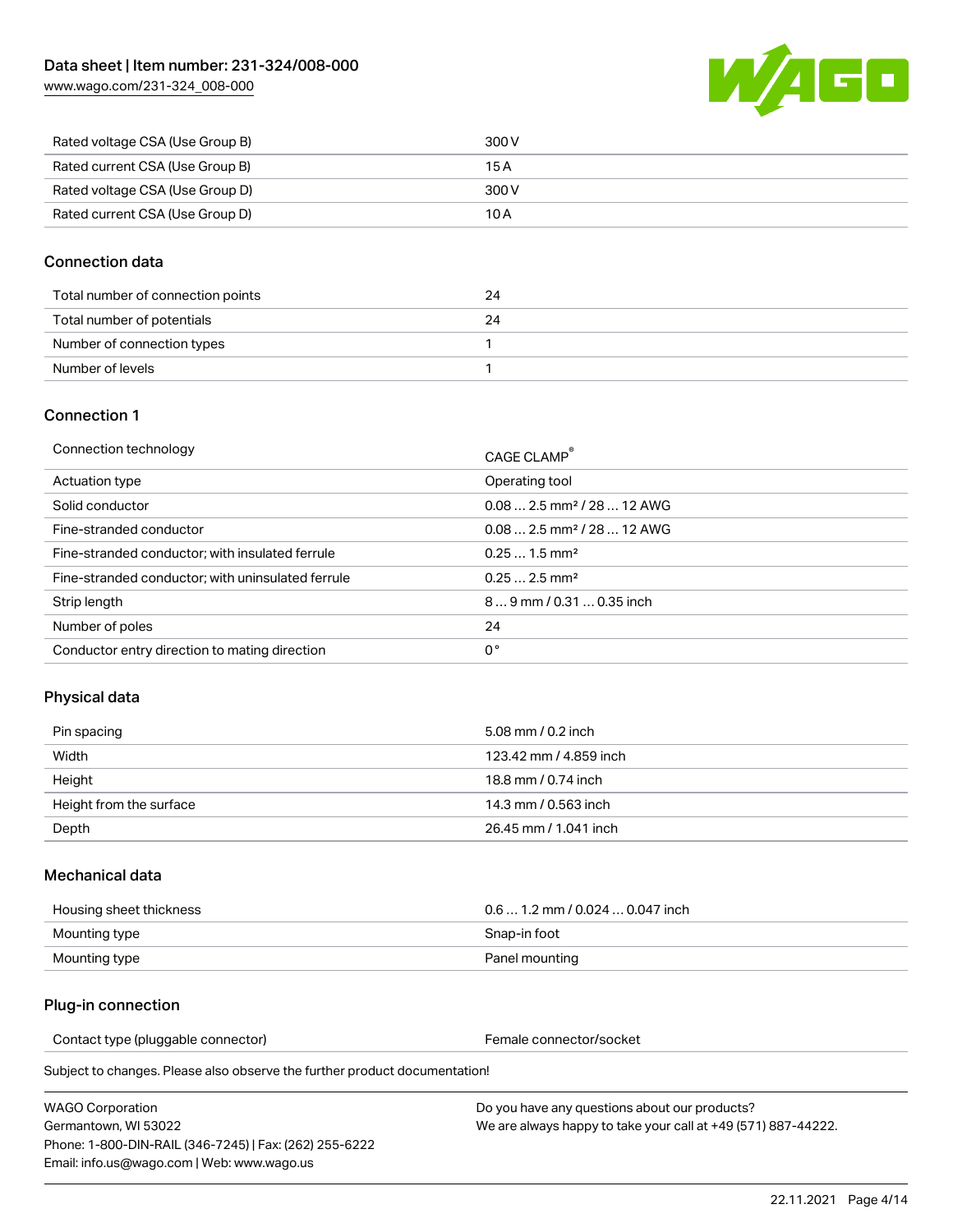[www.wago.com/231-324\\_008-000](http://www.wago.com/231-324_008-000)



| Connector (connection type)   | for conductor |
|-------------------------------|---------------|
| Mismating protection          | No            |
| Locking of plug-in connection | Without       |

## Material data

| Color                       | orange                            |
|-----------------------------|-----------------------------------|
| Material group              |                                   |
| Insulation material         | Polyamide (PA66)                  |
| Flammability class per UL94 | V0                                |
| Clamping spring material    | Chrome nickel spring steel (CrNi) |
| Contact material            | Copper alloy                      |
| Contact plating             | tin-plated                        |
| Fire load                   | 0.632 MJ                          |
| Weight                      | 43.9 g                            |
|                             |                                   |

### Environmental requirements

| Limit temperature range | . +85 ° <sup>∩</sup><br>-60 |
|-------------------------|-----------------------------|
|-------------------------|-----------------------------|

## Commercial data

| Product Group         | 3 (Multi Conn. System) |
|-----------------------|------------------------|
| PU (SPU)              | 10 Stück               |
| Packaging type        | box                    |
| Country of origin     | <b>DE</b>              |
| <b>GTIN</b>           | 4044918350440          |
| Customs tariff number | 8536694040             |

### Approvals / Certificates

#### Country specific Approvals

| Logo | Approval                                                                   | <b>Additional Approval Text</b> | Certificate<br>name |
|------|----------------------------------------------------------------------------|---------------------------------|---------------------|
|      | <b>CB</b><br><b>DEKRA Certification B.V.</b>                               | IEC 61984                       | NL-39756            |
|      | <b>CSA</b><br><b>DEKRA Certification B.V.</b>                              | C <sub>22.2</sub>               | 1466354             |
|      | <b>KEMA/KEUR</b><br><b>DEKRA Certification B.V.</b>                        | EN 61984                        | 2190761.01          |
|      | Subject to changes. Please also observe the further product documentation! |                                 |                     |

WAGO Corporation Germantown, WI 53022 Phone: 1-800-DIN-RAIL (346-7245) | Fax: (262) 255-6222 Email: info.us@wago.com | Web: www.wago.us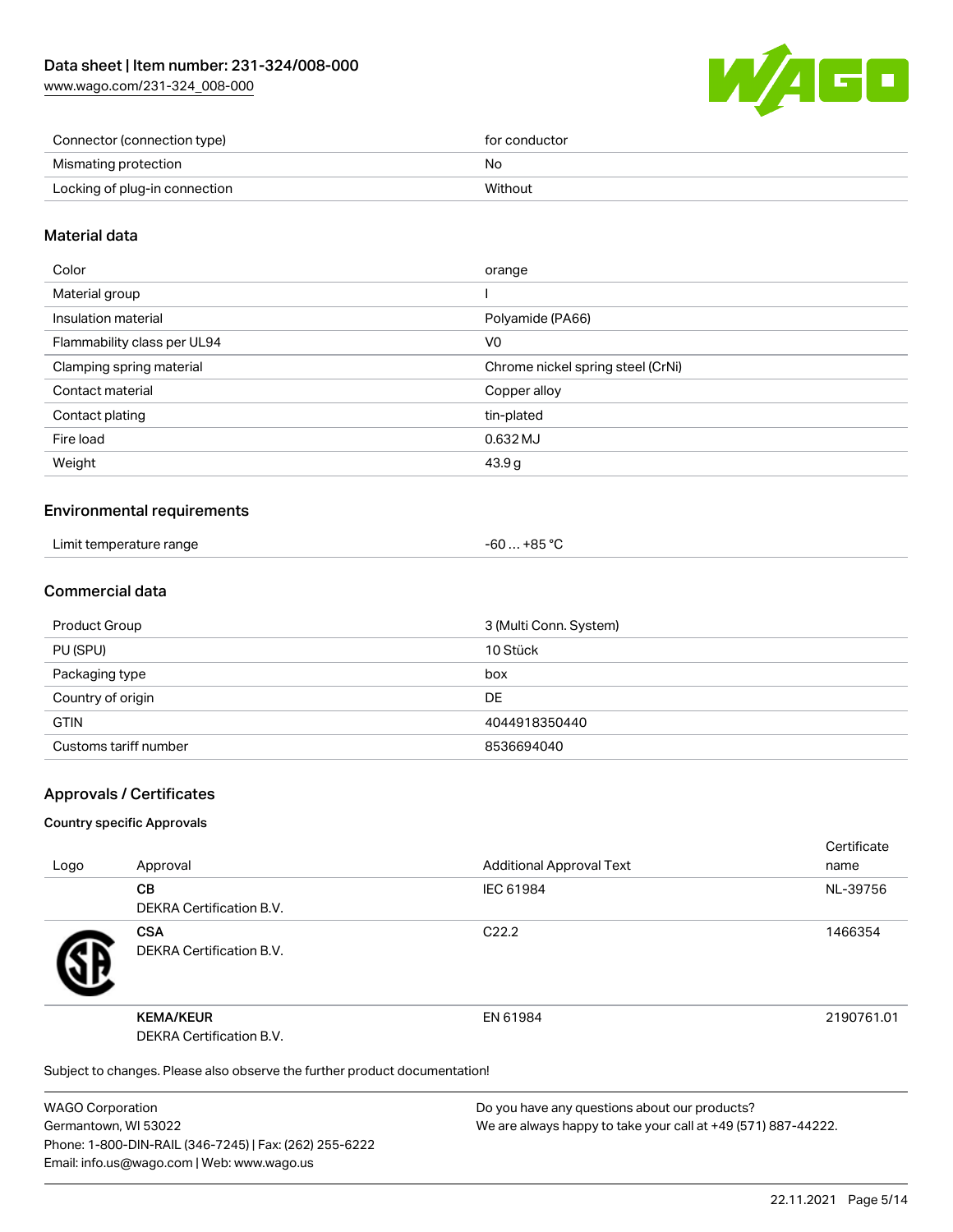



#### Ship Approvals

| Logo                  | Approval                                  | <b>Additional Approval Text</b> | Certificate<br>name             |
|-----------------------|-------------------------------------------|---------------------------------|---------------------------------|
| ABS<br><b>SERVICE</b> | <b>ABS</b><br>American Bureau of Shipping | $\overline{\phantom{0}}$        | 19-<br>HG1869876-<br><b>PDA</b> |

#### UL-Approvals

| Logo | Approval                             | <b>Additional Approval Text</b> | Certificate<br>name |
|------|--------------------------------------|---------------------------------|---------------------|
| 8    | UL<br>UL International Germany GmbH  | <b>UL 1977</b>                  | E45171              |
| Ъ.   | UR<br>Underwriters Laboratories Inc. | <b>UL 1059</b>                  | E45172              |

## Counterpart

|                   | Item no.231-654                                      | www.wago.com/231-654 |
|-------------------|------------------------------------------------------|----------------------|
| <b>All Prince</b> | Male connector; 24-pole; Pin spacing 5.08 mm; orange |                      |

#### Optional accessories

#### Mar

| Aarking accessories<br>Marking strip                                                                                                                                                            |                                  |
|-------------------------------------------------------------------------------------------------------------------------------------------------------------------------------------------------|----------------------------------|
| Item no.: 210-331/508-103<br>Marking strips; as a DIN A4 sheet; MARKED; 1-12 (200x); Height of marker strip: 2.3 mm/0.091 in; Strip<br>length 182 mm; Horizontal marking; Self-adhesive; white  | www.wago.com/210-331<br>/508-103 |
| Item no.: 210-331/508-104<br>Marking strips; as a DIN A4 sheet; MARKED; 13-24 (200x); Height of marker strip: 2.3 mm/0.091 in; Strip<br>length 182 mm; Horizontal marking; Self-adhesive; white | www.wago.com/210-331<br>/508-104 |
|                                                                                                                                                                                                 |                                  |

#### Item no.: 210-332/508-202

Subject to changes. Please also observe the further product documentation!

WAGO Corporation Germantown, WI 53022 Phone: 1-800-DIN-RAIL (346-7245) | Fax: (262) 255-6222 Email: info.us@wago.com | Web: www.wago.us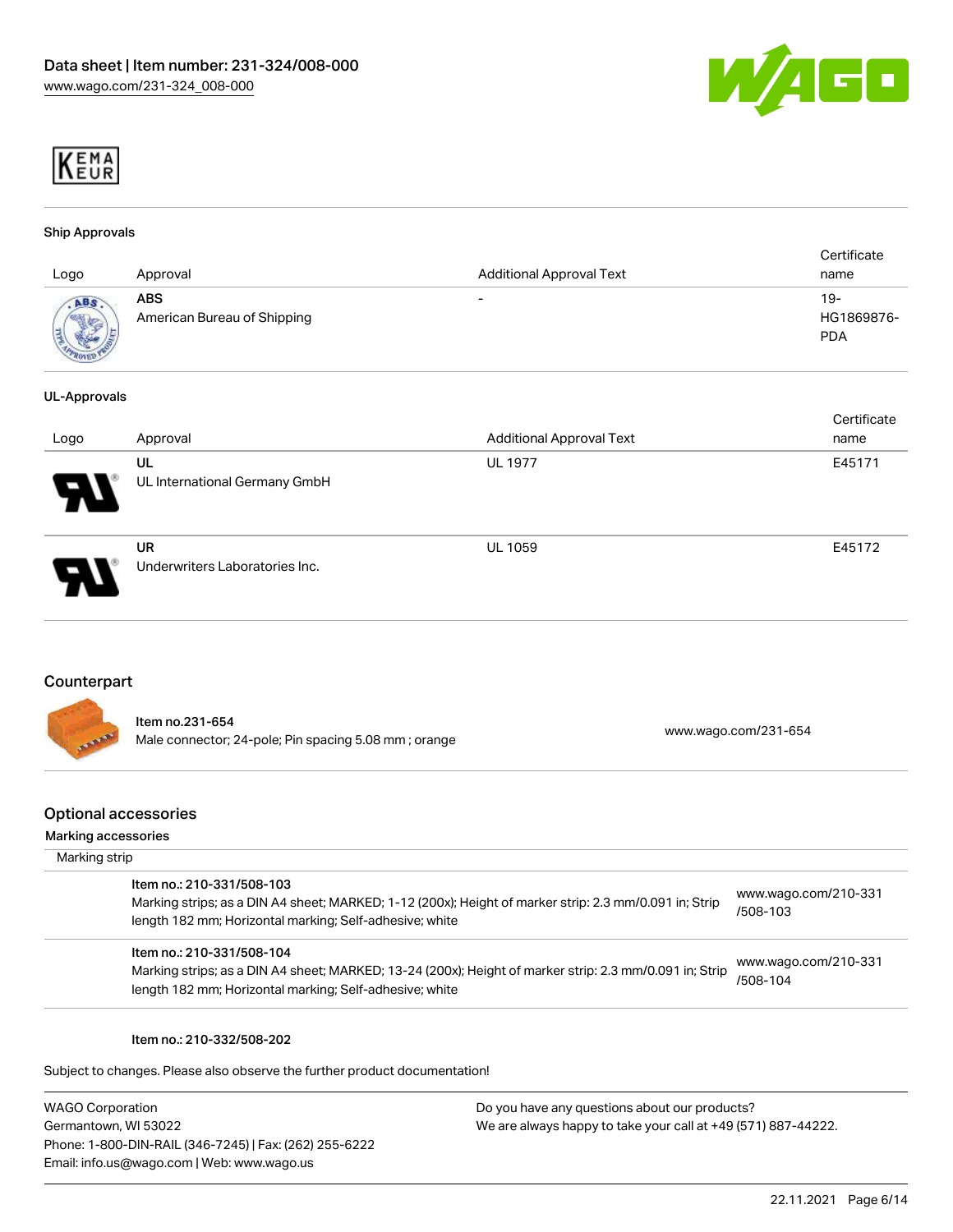

|                            | Marking strips; as a DIN A4 sheet; MARKED; 1-16 (160x); Height of marker strip: 3 mm; Strip length 182<br>mm; Horizontal marking; Self-adhesive; white                               | www.wago.com/210-332<br>/508-202 |
|----------------------------|--------------------------------------------------------------------------------------------------------------------------------------------------------------------------------------|----------------------------------|
|                            | Item no.: 210-332/508-204<br>Marking strips; as a DIN A4 sheet; MARKED; 17-32 (160x); Height of marker strip: 3 mm; Strip length<br>182 mm; Horizontal marking; Self-adhesive; white | www.wago.com/210-332<br>/508-204 |
|                            | Item no.: 210-332/508-206<br>Marking strips; as a DIN A4 sheet; MARKED; 33-48 (160x); Height of marker strip: 3 mm; Strip length<br>182 mm; Horizontal marking; Self-adhesive; white | www.wago.com/210-332<br>/508-206 |
|                            | Item no.: 210-332/508-205<br>Marking strips; as a DIN A4 sheet; MARKED; 1-32 (80x); Height of marker strip: 3 mm; Strip length 182<br>mm; Horizontal marking; Self-adhesive; white   | www.wago.com/210-332<br>/508-205 |
| Mounting                   |                                                                                                                                                                                      |                                  |
| Mounting accessories       |                                                                                                                                                                                      |                                  |
|                            | Item no.: 209-137<br>Mounting adapter; can be used as end stop; 6.5 mm wide; gray                                                                                                    | www.wago.com/209-137             |
| Jumpers                    |                                                                                                                                                                                      |                                  |
| Jumper                     |                                                                                                                                                                                      |                                  |
|                            | Item no.: 231-905<br>Jumper; for conductor entry; 5-way; insulated; gray                                                                                                             | www.wago.com/231-905             |
|                            | Item no.: 231-903<br>Jumper; for conductor entry; 3-way; insulated; gray                                                                                                             | www.wago.com/231-903             |
|                            | Item no.: 231-907<br>Jumper; for conductor entry; 7-way; insulated; gray                                                                                                             | www.wago.com/231-907             |
|                            | Item no.: 231-910<br>Jumper; for conductor entry; 10-way; insulated; gray                                                                                                            | www.wago.com/231-910             |
|                            | Item no.: 231-902<br>Jumper; for conductor entry; 2-way; insulated; gray                                                                                                             | www.wago.com/231-902             |
| Mounting adapter           |                                                                                                                                                                                      |                                  |
| Mounting accessories       |                                                                                                                                                                                      |                                  |
|                            | Item no.: 209-148<br>Multi mounting adapter; for DIN-35 rail; 25 mm wide; gray                                                                                                       | www.wago.com/209-148             |
| <b>Testing accessories</b> |                                                                                                                                                                                      |                                  |
| Testing accessories        |                                                                                                                                                                                      |                                  |
|                            | Item no.: 210-136<br>Test plug; 2 mm Ø; with 500 mm cable                                                                                                                            | www.wago.com/210-136             |

Subject to changes. Please also observe the further product documentation!

WAGO Corporation Germantown, WI 53022 Phone: 1-800-DIN-RAIL (346-7245) | Fax: (262) 255-6222 Email: info.us@wago.com | Web: www.wago.us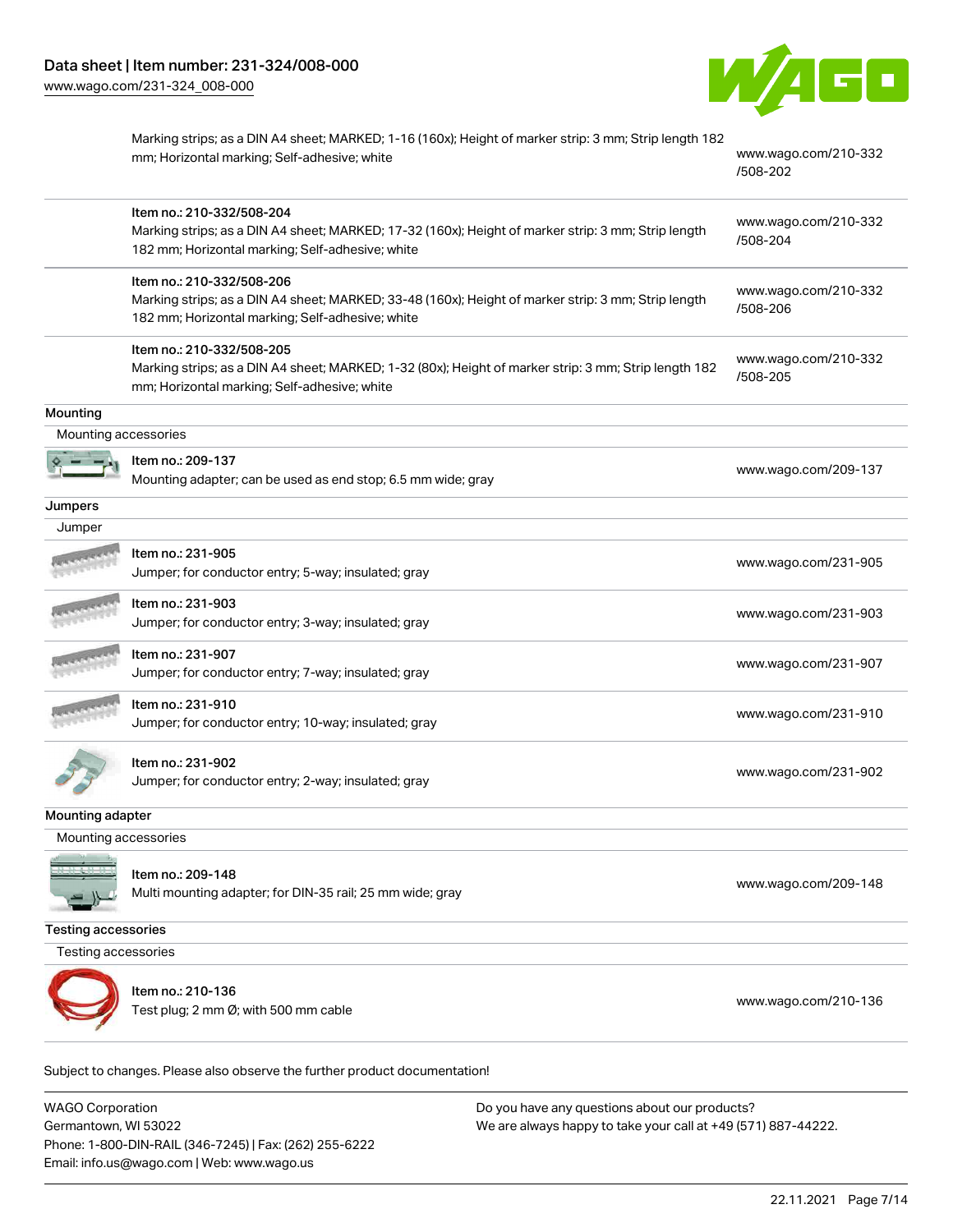Phone: 1-800-DIN-RAIL (346-7245) | Fax: (262) 255-6222

Email: info.us@wago.com | Web: www.wago.us



Item no.: 231-661

Test plugs for female connectors; for 5 mm and 5.08 mm pin spacing; 2,50 mm²; light gray [www.wago.com/231-661](http://www.wago.com/231-661)

| <b>Ferrules</b>                                 |                                                                                                                                                                                    |                                                                                                                |                      |
|-------------------------------------------------|------------------------------------------------------------------------------------------------------------------------------------------------------------------------------------|----------------------------------------------------------------------------------------------------------------|----------------------|
| Ferrule                                         |                                                                                                                                                                                    |                                                                                                                |                      |
|                                                 | Item no.: 216-101<br>Ferrule; Sleeve for 0.5 mm <sup>2</sup> / AWG 22; uninsulated; electro-tin plated; silver-colored                                                             |                                                                                                                | www.wago.com/216-101 |
|                                                 | Item no.: 216-104<br>Ferrule; Sleeve for 1.5 mm <sup>2</sup> / AWG 16; uninsulated; electro-tin plated; silver-colored                                                             |                                                                                                                | www.wago.com/216-104 |
| I                                               | Item no.: 216-106<br>Ferrule; Sleeve for 2.5 mm <sup>2</sup> / AWG 14; uninsulated; electro-tin plated; silver-colored                                                             |                                                                                                                | www.wago.com/216-106 |
| Ĭ.                                              | Item no.: 216-102<br>Ferrule; Sleeve for 0.75 mm <sup>2</sup> / AWG 20; uninsulated; electro-tin plated; silver-colored                                                            |                                                                                                                | www.wago.com/216-102 |
|                                                 | Item no.: 216-103<br>Ferrule; Sleeve for 1 mm <sup>2</sup> / AWG 18; uninsulated; electro-tin plated                                                                               |                                                                                                                | www.wago.com/216-103 |
| ī.                                              | Item no.: 216-123<br>Ferrule; Sleeve for 1 mm <sup>2</sup> / AWG 18; uninsulated; electro-tin plated; silver-colored                                                               |                                                                                                                | www.wago.com/216-123 |
| î.                                              | Item no.: 216-122<br>Ferrule; Sleeve for 0.75 mm <sup>2</sup> / AWG 20; uninsulated; electro-tin plated; silver-colored                                                            |                                                                                                                | www.wago.com/216-122 |
| ĭ                                               | Item no.: 216-124<br>Ferrule; Sleeve for 1.5 mm <sup>2</sup> / AWG 16; uninsulated; electro-tin plated                                                                             |                                                                                                                | www.wago.com/216-124 |
|                                                 | Item no.: 216-142<br>Ferrule; Sleeve for 0.75 mm <sup>2</sup> / 18 AWG; uninsulated; electro-tin plated; electrolytic copper; gastight<br>crimped; acc. to DIN 46228, Part 1/08.92 |                                                                                                                | www.wago.com/216-142 |
|                                                 | Item no.: 216-132<br>Ferrule; Sleeve for 0.34 mm <sup>2</sup> / AWG 24; uninsulated; electro-tin plated                                                                            |                                                                                                                | www.wago.com/216-132 |
| Î.                                              | Item no.: 216-121<br>Ferrule; Sleeve for 0.5 mm <sup>2</sup> / AWG 22; uninsulated; electro-tin plated; silver-colored                                                             |                                                                                                                | www.wago.com/216-121 |
|                                                 | Item no.: 216-143<br>Ferrule; Sleeve for 1 mm <sup>2</sup> / AWG 18; uninsulated; electro-tin plated; electrolytic copper; gastight<br>crimped; acc. to DIN 46228, Part 1/08.92    |                                                                                                                | www.wago.com/216-143 |
|                                                 | Item no.: 216-131<br>Ferrule; Sleeve for 0.25 mm <sup>2</sup> / AWG 24; uninsulated; electro-tin plated; silver-colored                                                            |                                                                                                                | www.wago.com/216-131 |
|                                                 | Item no.: 216-141<br>Ferrule; Sleeve for 0.5 mm <sup>2</sup> / 20 AWG; uninsulated; electro-tin plated; electrolytic copper; gastight<br>crimped; acc. to DIN 46228, Part 1/08.92  |                                                                                                                | www.wago.com/216-141 |
| s.                                              | Item no.: 216-152<br>Ferrule; Sleeve for 0.34 mm <sup>2</sup> / AWG 24; uninsulated; electro-tin plated                                                                            |                                                                                                                | www.wago.com/216-152 |
|                                                 | Item no.: 216-203<br>Ferrule; Sleeve for 1 mm <sup>2</sup> / AWG 18; insulated; electro-tin plated; red                                                                            |                                                                                                                | www.wago.com/216-203 |
|                                                 | Subject to changes. Please also observe the further product documentation!                                                                                                         |                                                                                                                |                      |
| <b>WAGO Corporation</b><br>Germantown, WI 53022 |                                                                                                                                                                                    | Do you have any questions about our products?<br>We are always happy to take your call at +49 (571) 887-44222. |                      |

22.11.2021 Page 8/14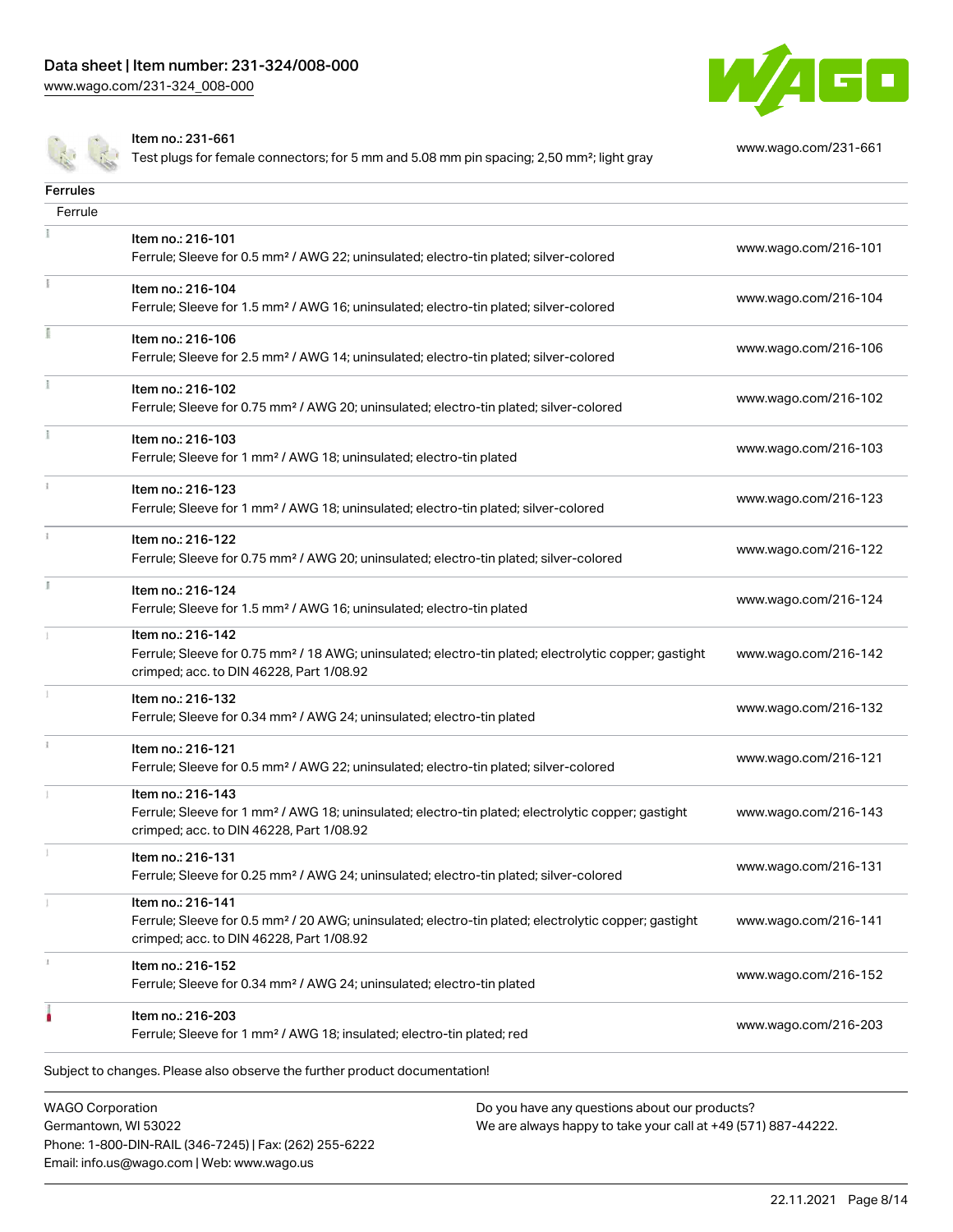# Data sheet | Item number: 231-324/008-000

Phone: 1-800-DIN-RAIL (346-7245) | Fax: (262) 255-6222

Email: info.us@wago.com | Web: www.wago.us

[www.wago.com/231-324\\_008-000](http://www.wago.com/231-324_008-000)



|   | Item no.: 216-202<br>Ferrule; Sleeve for 0.75 mm <sup>2</sup> / 18 AWG; insulated; electro-tin plated; gray                                                                                             |                                                                                                                | www.wago.com/216-202 |
|---|---------------------------------------------------------------------------------------------------------------------------------------------------------------------------------------------------------|----------------------------------------------------------------------------------------------------------------|----------------------|
|   | Item no.: 216-151<br>Ferrule; Sleeve for 0.25 mm <sup>2</sup> / AWG 24; uninsulated; electro-tin plated                                                                                                 |                                                                                                                | www.wago.com/216-151 |
| Ă | Item no.: 216-204<br>Ferrule; Sleeve for 1.5 mm <sup>2</sup> / AWG 16; insulated; electro-tin plated; black                                                                                             |                                                                                                                | www.wago.com/216-204 |
|   | Item no.: 216-144<br>Ferrule; Sleeve for 1.5 mm <sup>2</sup> / AWG 16; uninsulated; electro-tin plated; electrolytic copper; gastight<br>crimped; acc. to DIN 46228, Part 1/08.92; silver-colored       |                                                                                                                | www.wago.com/216-144 |
|   | Item no.: 216-201<br>Ferrule; Sleeve for 0.5 mm <sup>2</sup> / 20 AWG; insulated; electro-tin plated; white                                                                                             |                                                                                                                | www.wago.com/216-201 |
|   | Item no.: 216-223<br>Ferrule; Sleeve for 1 mm <sup>2</sup> / AWG 18; insulated; electro-tin plated; red                                                                                                 |                                                                                                                | www.wago.com/216-223 |
|   | Item no.: 216-241<br>Ferrule; Sleeve for 0.5 mm <sup>2</sup> / 20 AWG; insulated; electro-tin plated; electrolytic copper; gastight<br>crimped; acc. to DIN 46228, Part 4/09.90; white                  |                                                                                                                | www.wago.com/216-241 |
|   | Item no.: 216-242<br>Ferrule; Sleeve for 0.75 mm <sup>2</sup> / 18 AWG; insulated; electro-tin plated; electrolytic copper; gastight<br>crimped; acc. to DIN 46228, Part 4/09.90; gray                  |                                                                                                                | www.wago.com/216-242 |
|   | Item no.: 216-222<br>Ferrule; Sleeve for 0.75 mm <sup>2</sup> / 18 AWG; insulated; electro-tin plated; gray                                                                                             |                                                                                                                | www.wago.com/216-222 |
|   | Item no.: 216-221<br>Ferrule; Sleeve for 0.5 mm <sup>2</sup> / 20 AWG; insulated; electro-tin plated; white                                                                                             |                                                                                                                | www.wago.com/216-221 |
|   | Item no.: 216-224<br>Ferrule; Sleeve for 1.5 mm <sup>2</sup> / AWG 16; insulated; electro-tin plated; black                                                                                             |                                                                                                                | www.wago.com/216-224 |
|   | Item no.: 216-243<br>Ferrule; Sleeve for 1 mm <sup>2</sup> / AWG 18; insulated; electro-tin plated; electrolytic copper; gastight crimped; www.wago.com/216-243<br>acc. to DIN 46228, Part 4/09.90; red |                                                                                                                |                      |
|   | Item no.: 216-244<br>Ferrule; Sleeve for 1.5 mm <sup>2</sup> / AWG 16; insulated; electro-tin plated; electrolytic copper; gastight<br>crimped; acc. to DIN 46228, Part 4/09.90; black                  |                                                                                                                | www.wago.com/216-244 |
| ٠ | Item no.: 216-263<br>Ferrule; Sleeve for 1 mm <sup>2</sup> / AWG 18; insulated; electro-tin plated; electrolytic copper; gastight crimped; www.wago.com/216-263<br>acc. to DIN 46228, Part 4/09.90; red |                                                                                                                |                      |
| Â | Item no.: 216-264<br>Ferrule; Sleeve for 1.5 mm <sup>2</sup> / AWG 16; insulated; electro-tin plated; electrolytic copper; gastight<br>crimped; acc. to DIN 46228, Part 4/09.90; black                  |                                                                                                                | www.wago.com/216-264 |
| Â | Item no.: 216-284<br>Ferrule; Sleeve for 1.5 mm <sup>2</sup> / AWG 16; insulated; electro-tin plated; electrolytic copper; gastight<br>crimped; acc. to DIN 46228, Part 4/09.90; black                  |                                                                                                                | www.wago.com/216-284 |
|   | Item no.: 216-262<br>Ferrule; Sleeve for 0.75 mm <sup>2</sup> / 18 AWG; insulated; electro-tin plated; electrolytic copper; gastight<br>crimped; acc. to DIN 46228, Part 4/09.90; gray                  |                                                                                                                | www.wago.com/216-262 |
|   | Subject to changes. Please also observe the further product documentation!                                                                                                                              |                                                                                                                |                      |
|   | <b>WAGO Corporation</b><br>Germantown, WI 53022                                                                                                                                                         | Do you have any questions about our products?<br>We are always happy to take your call at +49 (571) 887-44222. |                      |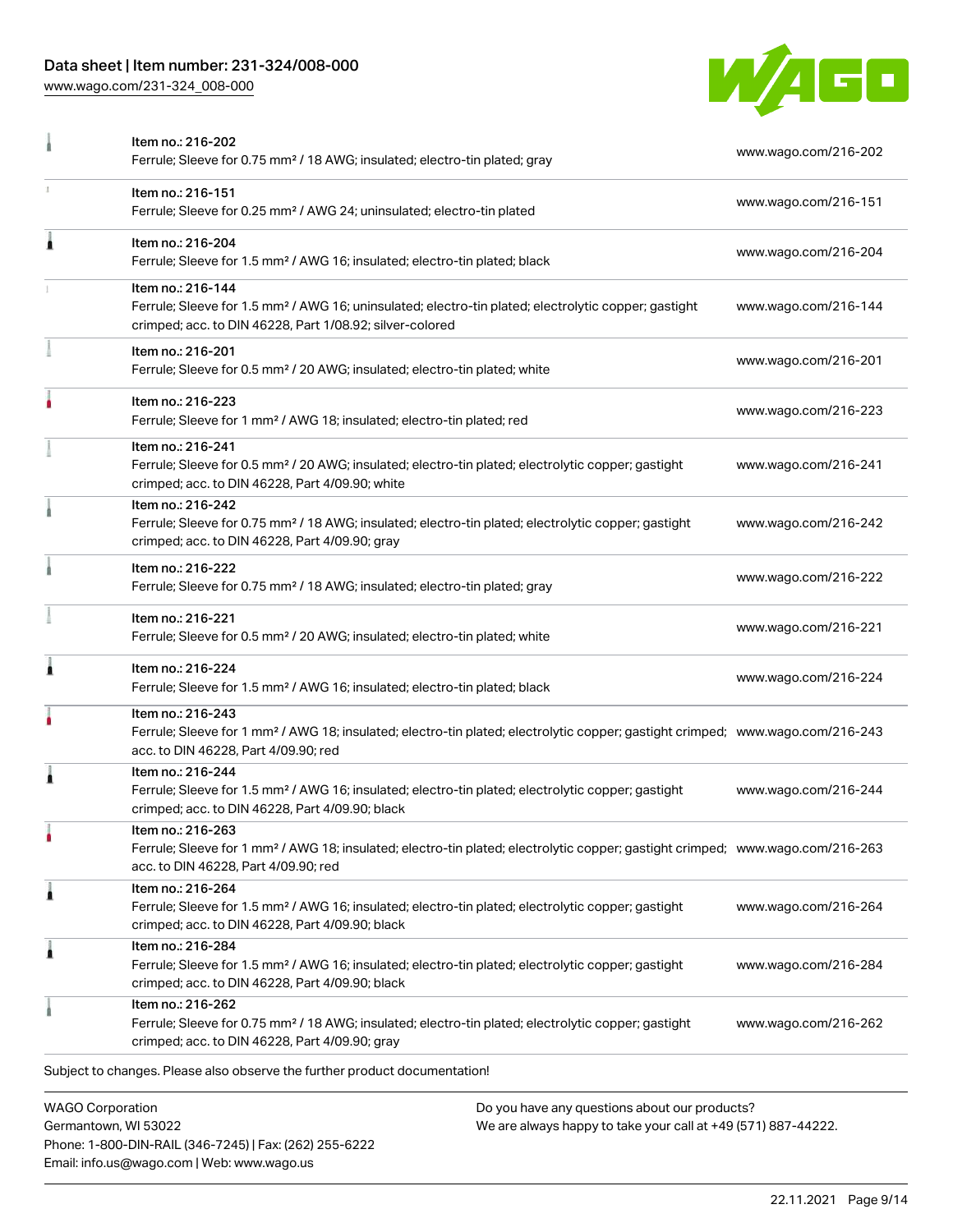# Data sheet | Item number: 231-324/008-000

[www.wago.com/231-324\\_008-000](http://www.wago.com/231-324_008-000)



|                | Item no.: 216-301<br>Ferrule; Sleeve for 0.25 mm <sup>2</sup> / AWG 24; insulated; electro-tin plated; yellow          | www.wago.com/216-301 |
|----------------|------------------------------------------------------------------------------------------------------------------------|----------------------|
|                | Item no.: 216-321<br>Ferrule; Sleeve for 0.25 mm <sup>2</sup> / AWG 24; insulated; electro-tin plated; yellow          | www.wago.com/216-321 |
|                | Item no.: 216-322<br>Ferrule; Sleeve for 0.34 mm <sup>2</sup> / 22 AWG; insulated; electro-tin plated; green           | www.wago.com/216-322 |
|                | Item no.: 216-302<br>Ferrule; Sleeve for 0.34 mm <sup>2</sup> / 22 AWG; insulated; electro-tin plated; light turquoise | www.wago.com/216-302 |
| Tools          |                                                                                                                        |                      |
| Operating tool |                                                                                                                        |                      |
|                | Item no.: 209-130<br>Operating tool; suitable for 264, 280 and 281 Series; 1-way; of insulating material; white        | www.wago.com/209-130 |
|                | Item no.: 209-132<br>Operating tool; for connecting comb-style jumper bar; 2-way; of insulating material               | www.wago.com/209-132 |
|                | Item no.: 231-159<br>Operating tool; natural                                                                           | www.wago.com/231-159 |
|                | Item no.: 231-231<br>Combination operating tool; red                                                                   | www.wago.com/231-231 |
|                | Item no.: 231-131<br>Operating tool; made of insulating material; 1-way; loose; white                                  | www.wago.com/231-131 |
|                | Item no.: 231-291<br>Operating tool; made of insulating material; 1-way; loose; red                                    | www.wago.com/231-291 |
|                | Item no.: 280-432<br>Operating tool; made of insulating material; 2-way; white                                         | www.wago.com/280-432 |
|                | Item no.: 280-434<br>Operating tool; made of insulating material; 4-way                                                | www.wago.com/280-434 |
|                | Item no.: 280-437<br>Operating tool; made of insulating material; 7-way                                                | www.wago.com/280-437 |
|                | Item no.: 280-440<br>Operating tool; made of insulating material; 10-way                                               | www.wago.com/280-440 |
|                | Item no.: 280-435<br>Operating tool; made of insulating material; 5-way; gray                                          | www.wago.com/280-435 |
|                | Item no.: 280-436<br>Operating tool; made of insulating material; 6-way                                                | www.wago.com/280-436 |

WAGO Corporation Germantown, WI 53022 Phone: 1-800-DIN-RAIL (346-7245) | Fax: (262) 255-6222 Email: info.us@wago.com | Web: www.wago.us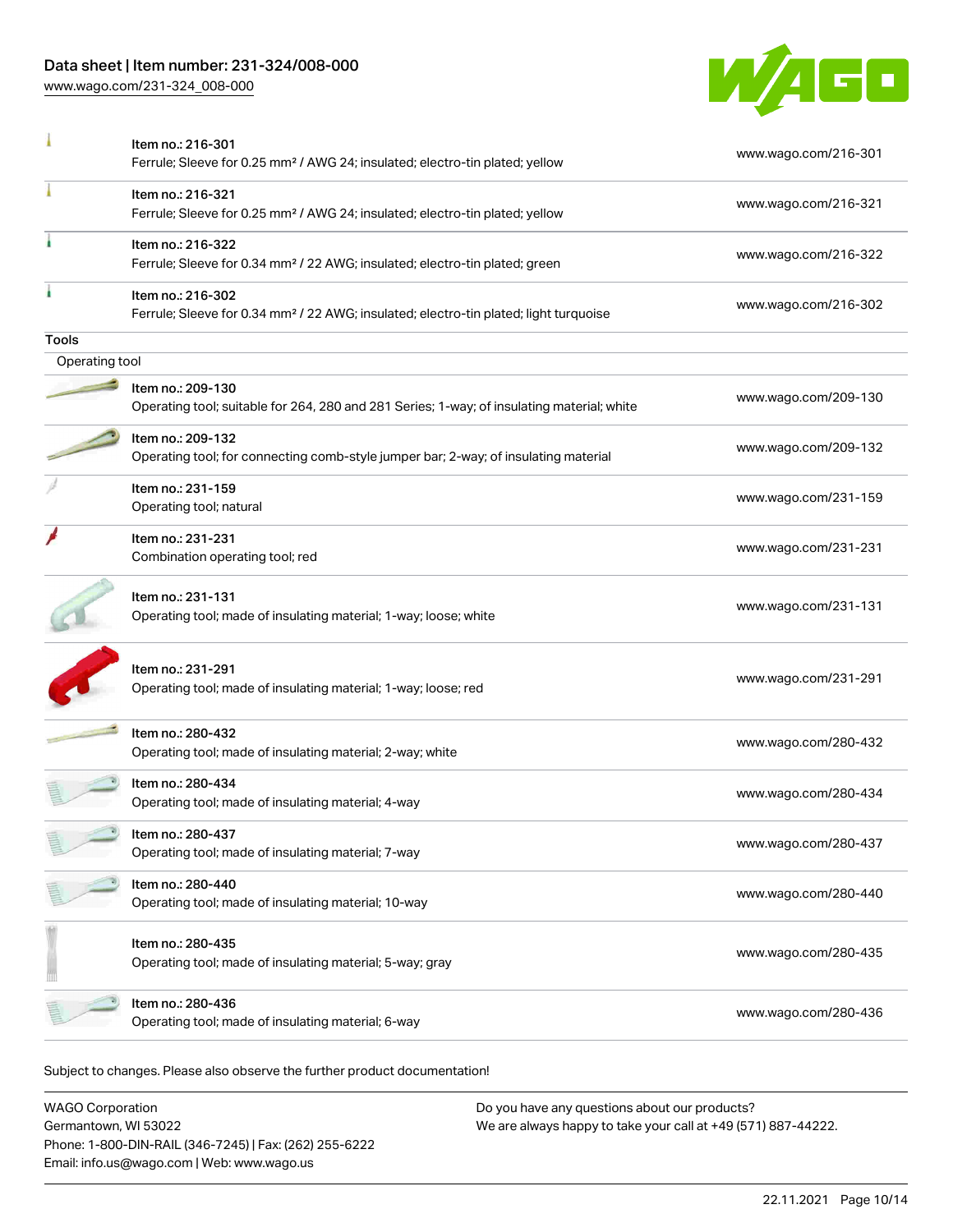# Data sheet | Item number: 231-324/008-000

[www.wago.com/231-324\\_008-000](http://www.wago.com/231-324_008-000)



|                                                         | Item no.: 280-438<br>Operating tool; made of insulating material; 8-way                         |            |               | www.wago.com/280-438 |
|---------------------------------------------------------|-------------------------------------------------------------------------------------------------|------------|---------------|----------------------|
|                                                         | Item no.: 280-433<br>Operating tool; made of insulating material; 3-way                         |            |               | www.wago.com/280-433 |
| Cover                                                   |                                                                                                 |            |               |                      |
| Cover                                                   |                                                                                                 |            |               |                      |
|                                                         | Item no.: 231-669<br>Lockout caps; for covering unused clamping units; orange                   |            |               | www.wago.com/231-669 |
| Insulations stops                                       |                                                                                                 |            |               |                      |
| Insulation stop                                         |                                                                                                 |            |               |                      |
|                                                         | Item no.: 231-672<br>Insulation stop; 0.75 - 1 mm <sup>2</sup> ; dark gray                      |            |               | www.wago.com/231-672 |
|                                                         | Item no.: 231-670<br>Insulation stop; 0.08-0.2 mm <sup>2</sup> / 0.2 mm <sup>2</sup> "s"; white |            |               | www.wago.com/231-670 |
|                                                         | Item no.: 231-671<br>Insulation stop; 0.25 - 0.5 mm <sup>2</sup> ; light gray                   |            |               | www.wago.com/231-671 |
| <b>Downloads</b><br>Documentation                       |                                                                                                 |            |               |                      |
|                                                         |                                                                                                 |            |               |                      |
| <b>Additional Information</b><br>Technical explanations |                                                                                                 | 2019 Apr 3 | pdf<br>2.0 MB | Download             |
| <b>CAD</b> files                                        |                                                                                                 |            |               |                      |
| CAD data                                                |                                                                                                 |            |               |                      |
|                                                         | 2D/3D Models 231-324/008-000                                                                    |            | <b>URL</b>    | Download             |
| CAE data                                                |                                                                                                 |            |               |                      |
|                                                         | EPLAN Data Portal 231-324/008-000                                                               |            | <b>URL</b>    | Download             |
|                                                         | ZUKEN Portal 231-324/008-000                                                                    |            | URL           | Download             |
|                                                         |                                                                                                 |            |               |                      |

EPLAN Data Portal 231-324/008-000 URL [Download](https://www.wago.com/global/d/EPLAN_URLS_231-324_008-000)

Subject to changes. Please also observe the further product documentation!

WAGO Corporation Germantown, WI 53022 Phone: 1-800-DIN-RAIL (346-7245) | Fax: (262) 255-6222 Email: info.us@wago.com | Web: www.wago.us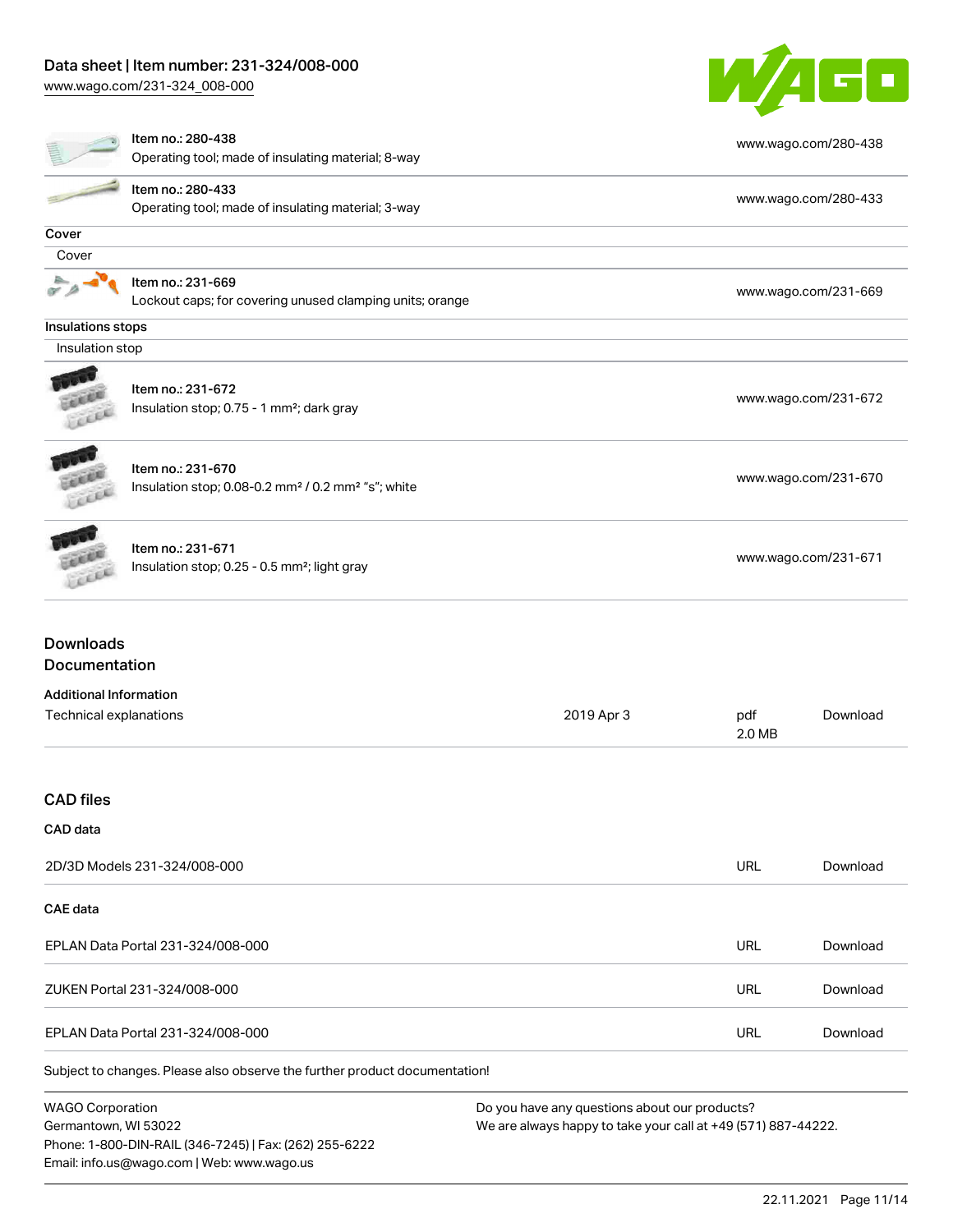

## Environmental Product Compliance

Compliance Search

| Environmental Product Compliance 231-324/008-000                                          | URL | Download |
|-------------------------------------------------------------------------------------------|-----|----------|
| 1-conductor female connector; CAGE CLAMP®; 2.5 mm <sup>2</sup> ; Pin spacing 5.08 mm; 24- |     |          |
| pole; Snap-in mounting feet; 2,50 mm <sup>2</sup> ; orange                                |     |          |

#### Installation Notes



Inserting a conductor via 3.5 mm screwdriver – CAGE CLAMP® actuation parallel to conductor entry.



Inserting a conductor via 3.5 mm screwdriver – CAGE CLAMP® actuation perpendicular to conductor entry.



Inserting a conductor into CAGE CLAMP® unit via operating lever (231-291).



Inserting a conductor via operating tool.

Subject to changes. Please also observe the further product documentation!

WAGO Corporation Germantown, WI 53022 Phone: 1-800-DIN-RAIL (346-7245) | Fax: (262) 255-6222 Email: info.us@wago.com | Web: www.wago.us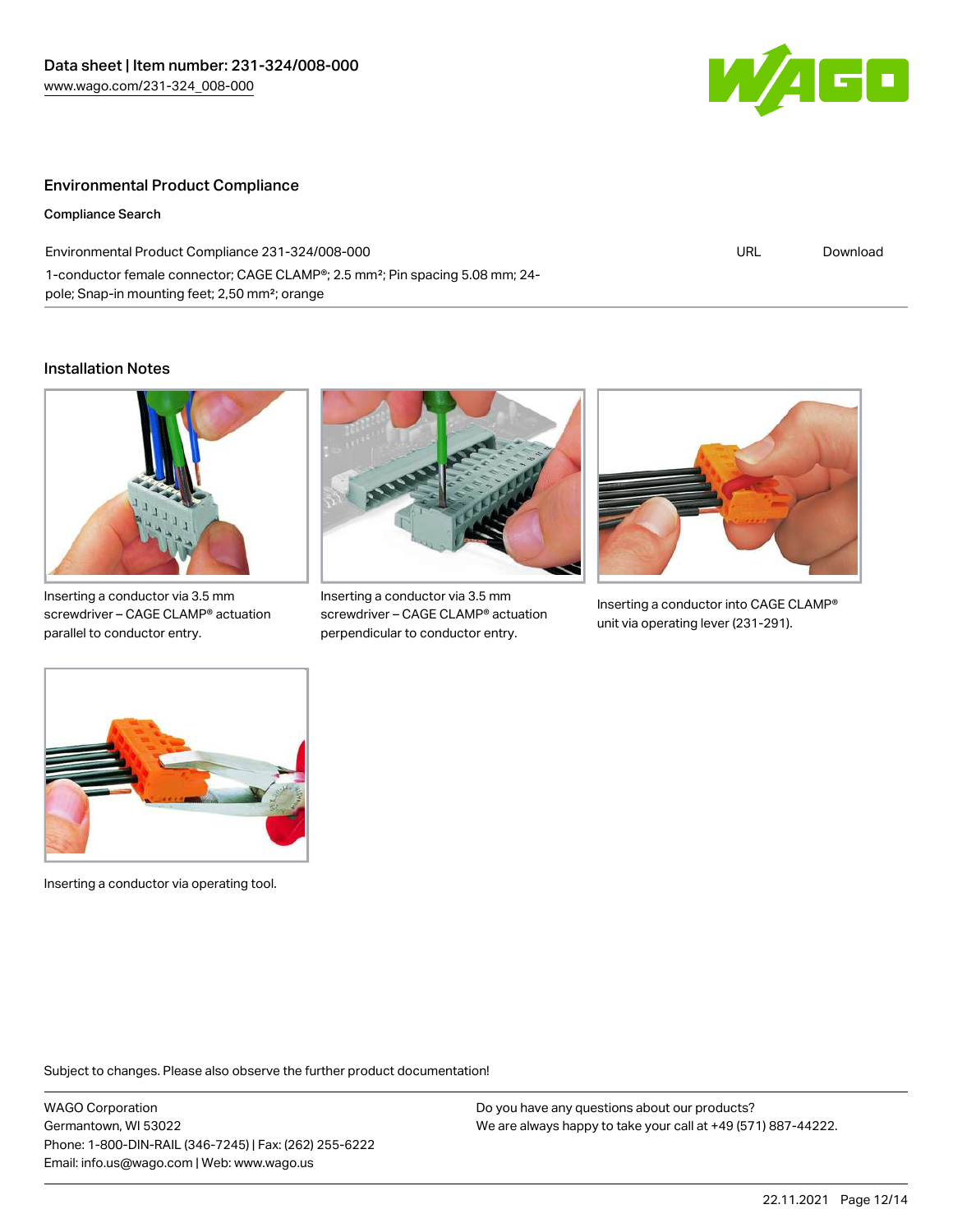



Coding a female connector by removing coding finger(s).



Testing – female connector with CAGE CLAMP®

Integrated test ports for testing perpendicular to conductor entry via 2 or 2.3 mm Ø test plug

#### Installation



Male connector with strain relief plate



Strain relief housing shown with a male connector equipped with CAGE CLAMP®

Subject to changes. Please also observe the further product documentation!

WAGO Corporation Germantown, WI 53022 Phone: 1-800-DIN-RAIL (346-7245) | Fax: (262) 255-6222 Email: info.us@wago.com | Web: www.wago.us